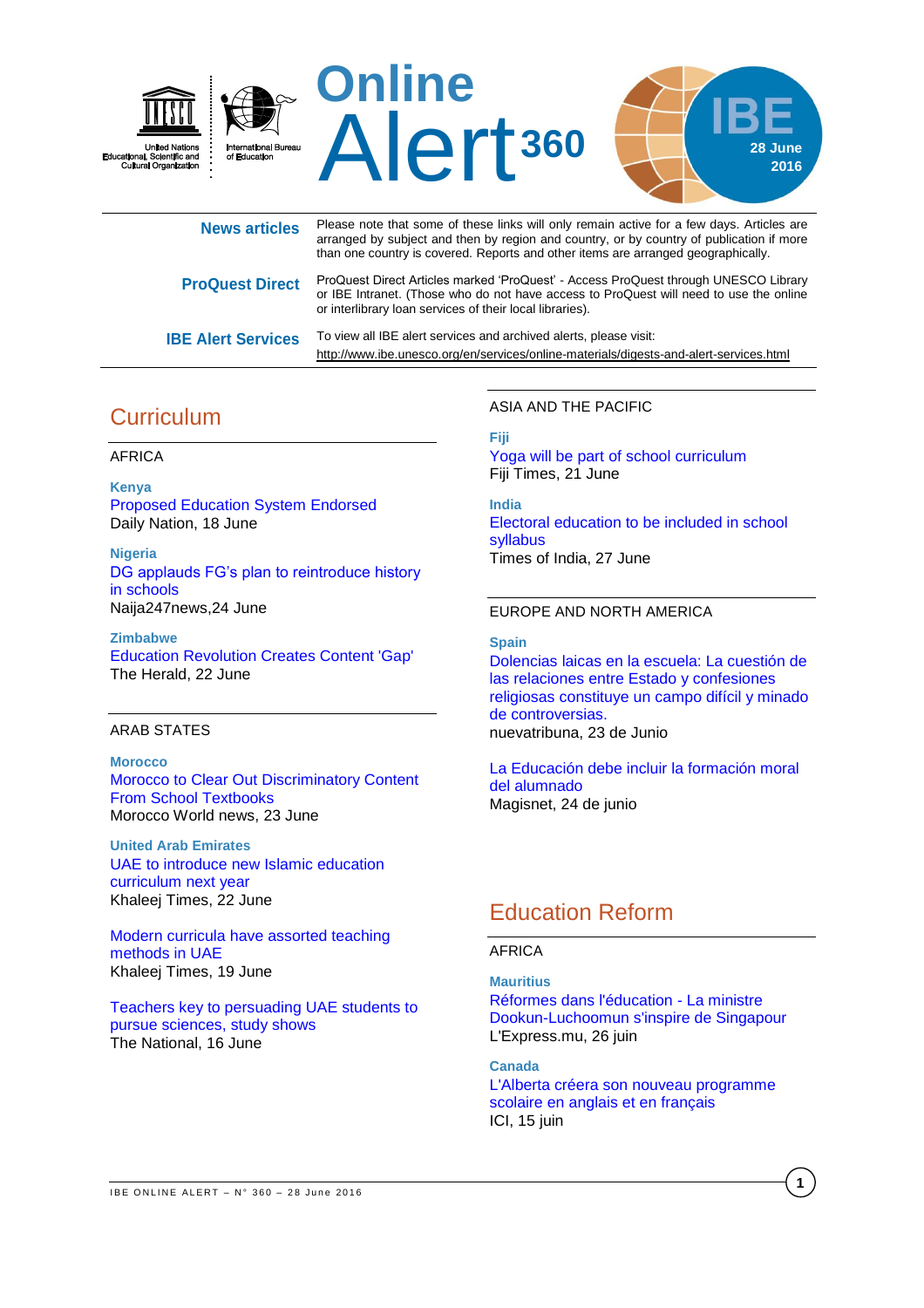#### ARAB STATES

**Algeria** Education nationale - [Vers une "refonte totale"](http://fr.allafrica.com/stories/201606240187.html)  [de l'examen du baccalauréat](http://fr.allafrica.com/stories/201606240187.html) Algerie presse Service, 23 juin

### **Egypt**

[Amid doubt, government initiative aims to](http://www.dailynewsegypt.com/2016/06/21/amid-doubt-government-initiative-aims-partner-private-sector-education-reform/)  [partner with private sector for education reform](http://www.dailynewsegypt.com/2016/06/21/amid-doubt-government-initiative-aims-partner-private-sector-education-reform/) Daily News, 21 June

**Morocco** [Enseignement: Belmokhtar suscite la colère](http://fr.le360.ma/politique/enseignement-belmokhtar-suscite-la-colere-des-islamistes-77364)  [des islamistes](http://fr.le360.ma/politique/enseignement-belmokhtar-suscite-la-colere-des-islamistes-77364) Le360, 26 juin

ASIA AND THE PACIFIC

**Cambodia** [Education reforms 'daunting'](http://www.phnompenhpost.com/national/education-reforms-daunting) Phnom Penh Post , 21 June (See report below)

**Myanmar** [Revitalising Myanmar's education system](http://www.oxfordbusinessgroup.com/news/revitalising-myanmar%E2%80%99s-education-system) Oxford Business Group, 24 June

## Inclusive Education

#### AFRICA

**Ethiopia** Ministry Set to [Create Conducive School](http://allafrica.com/stories/201606160063.html)  [Atmosphere for PLWDs](http://allafrica.com/stories/201606160063.html) Ethiopian Herald, 15 June

#### ARAB STATES

**United Arab Emirates** [Sharjah teachers build syllabus in electronic](http://www.thenational.ae/uae/education/sharjah-teachers-build-syllabus-in-electronic-sign-language)  [sign language](http://www.thenational.ae/uae/education/sharjah-teachers-build-syllabus-in-electronic-sign-language) The National, 24 June

### ASIA AND THE PACIFIC

**Fiji** [Education Ministry wants Bill endorsed](http://www.fijitimes.com/story.aspx?id=359054) Fiji Times, 21 June

[Meeting special needs](http://www.fijitimes.com/story.aspx?id=359659) Fiji Times, 25 June

### EUROPE AND NORTH AMERICA

**Armenia**

[Reforms to be implemented in pre-school and](https://armenpress.am/eng/news/851451/reforms-to-be-implemented-in-pre-school-and-inclusive-educational-systems.html)  [inclusive educational systems](https://armenpress.am/eng/news/851451/reforms-to-be-implemented-in-pre-school-and-inclusive-educational-systems.html) Armenpress.am, 20 June

**Czech Republic**  [Inclusive Education in Czech Republic](http://www.mes.gov.ge/content.php?id=6533&lang=eng) Ministry of Education and Science, 20 June

## Reports, publications, etc.

ASIA AND THE PACIFIC

**Cambodia**

[The political economy of primary education](http://www.effective-states.org/wp-content/uploads/working_papers/final-pdfs/esid_wp_58_kelsall_khieng_chantha_muy.pdf)  [reform in Cambodia](http://www.effective-states.org/wp-content/uploads/working_papers/final-pdfs/esid_wp_58_kelsall_khieng_chantha_muy.pdf) Effective States and Inclusive Development Research Centre, June 2016

#### EUROPE AND NORTH AMERICA

**Europe** [Recommended Annual Instruction Time in Full](https://webgate.ec.europa.eu/fpfis/mwikis/eurydice/images/0/0f/197_EN_IT_2016.pdf)[time Compulsory Education in Europe –](https://webgate.ec.europa.eu/fpfis/mwikis/eurydice/images/0/0f/197_EN_IT_2016.pdf) [2015/16](https://webgate.ec.europa.eu/fpfis/mwikis/eurydice/images/0/0f/197_EN_IT_2016.pdf) Eurydice (Transnational), June 2016

#### **France**

#### [Rapport d'activité de l'inspection générale de](http://www.ladocumentationfrancaise.fr/var/storage/rapports-publics/164000348.pdf)  [l'éducation nationale 2015](http://www.ladocumentationfrancaise.fr/var/storage/rapports-publics/164000348.pdf)

Inspection générale de l'administration de l'Éducation nationale et de la Recherche (France), Ministère de l'Éducation nationale, de l'Enseignement supérieur et de la Recherche, 2016

### LATIN AMERICA AND THE CARIBBEAN

[Terce en la mira: ¿Qué afecta el aprendizaje](http://unesdoc.unesco.org/images/0024/002450/245060s.pdf)  [de los niños migrantes?](http://unesdoc.unesco.org/images/0024/002450/245060s.pdf) OREALC, 2016 **[English](http://unesdoc.unesco.org/images/0024/002450/245060e.pdf)** 

[Tecnologías digitales al servicio de la calidad](http://unesdoc.unesco.org/images/0024/002451/245115s.pdf)  [educativa: una propuesta de cambio centrada](http://unesdoc.unesco.org/images/0024/002451/245115s.pdf)  [en el aprendizaje para todos](http://unesdoc.unesco.org/images/0024/002451/245115s.pdf) OREALC, 2016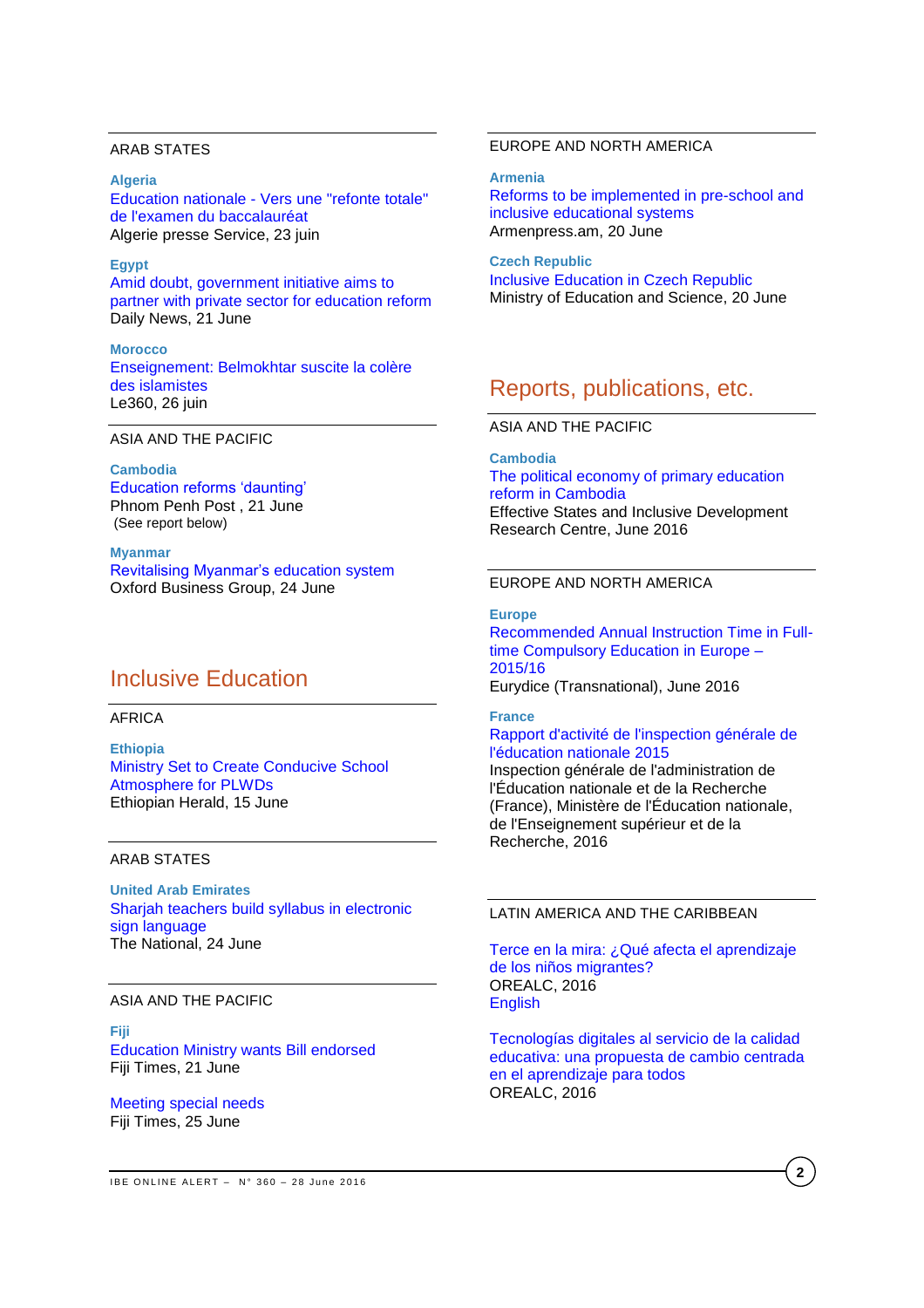[Estado del arte y criterios orientadores para la](http://unesdoc.unesco.org/images/0024/002451/245157s.pdf)  [elaboración de políticas de formación y](http://unesdoc.unesco.org/images/0024/002451/245157s.pdf)  [desarrollo profesional de docentes de primera](http://unesdoc.unesco.org/images/0024/002451/245157s.pdf)  [infancia en América Latina y el Caribe](http://unesdoc.unesco.org/images/0024/002451/245157s.pdf) OREALC, 2016

INTERNATIONAL

**OECD**

[Tous égaux face aux équations ? Rendre les](http://www.oecd-ilibrary.org/content/book/9789264259294-fr?site=fr)  [mathématiques accessibles à tous -](http://www.oecd-ilibrary.org/content/book/9789264259294-fr?site=fr) Principaux [résultats](http://www.oecd-ilibrary.org/content/book/9789264259294-fr?site=fr) OCDE, juin 2016 [English](http://www.oecd-ilibrary.org/fr/education/pisa_19963777;jsessionid=ma90o5kd0w8c.x-oecd-live-02)

**UNESCO** [A Review of evaluative evidence on teacher](http://unesdoc.unesco.org/images/0024/002443/244373e.pdf)  [policy](http://unesdoc.unesco.org/images/0024/002443/244373e.pdf) UNESCO. 2016

## **Miscellaneous**

### [Learning Assessment Capacity Index](http://www.uis.unesco.org/_LAYOUTS/UNESCO/laci/) UNESCO Institute for Statistics

« …a snapshot of countries' readiness to produce the data needed to improve learning outcomes and monitor progress towards the Sustainable Development Goal on Education."